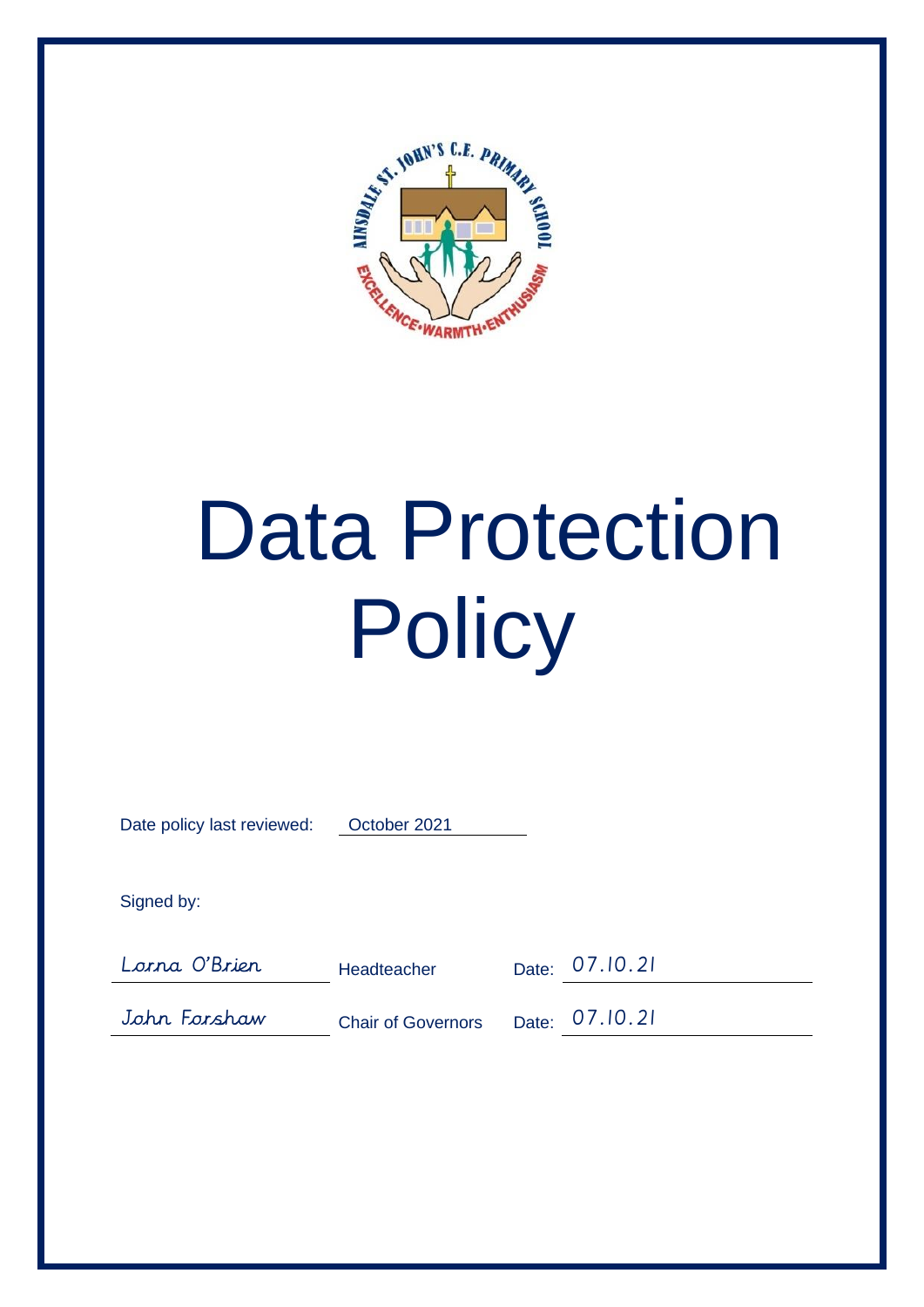# **Contents**

# Statement of intent

- 1. Legal framework
- 2. Applicable data
- 3. Principles
- 4. Accountability
- 5. Data protection officer (DPO)
- 6. Lawful processing
- 7. Consent
- 8. The right to be informed
- 9. The right of access
- 10. The right to rectification
- 11. The right to erasure
- 12. The right to restrict processing
- 13. The right to data portability
- 14. The right to object
- 15. Privacy by design and privacy impact assessments
- 16. Data breaches
- 17. Data security
- 18. Publication of information
- 19. Photography
- 20. Data retention
- 21. DBS data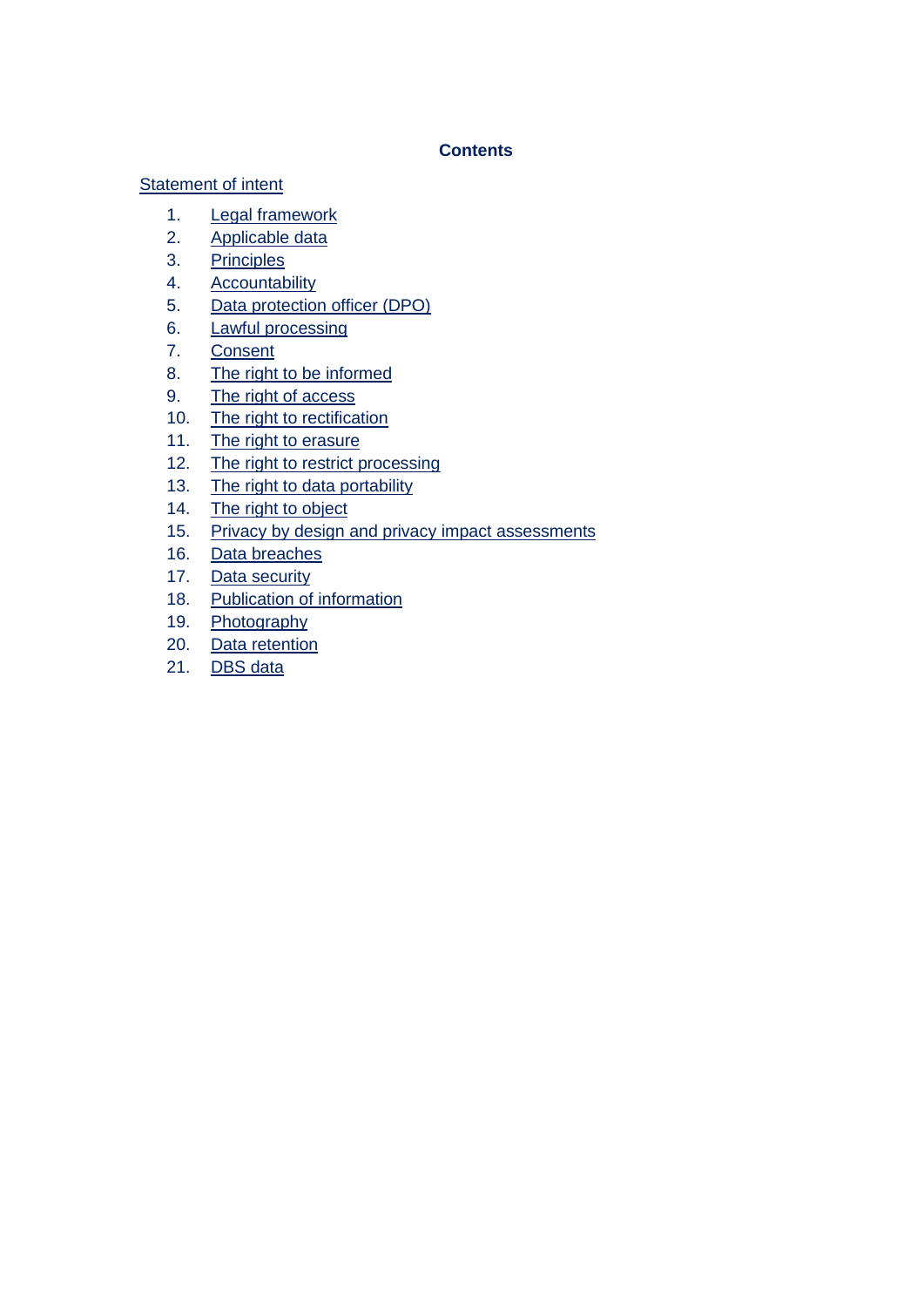### **Statement of intent**

Ainsdale St John's is required to keep and process certain information about its staff members and pupils in accordance with its legal obligations under the General Data Protection Regulation (GDPR).

The school may, from time to time, be required to share personal information about its staff or pupils with other organisations, mainly the LA, other schools and educational bodies, and potentially social services.

This policy is in place to ensure all staff and governors are aware of their responsibilities and outlines how the school complies with the following core principles of the GDPR.

Organisational methods for keeping data secure are imperative, and Ainsdale St John's school believes that it is good practice to keep clear practical policies, backed up by written procedures.

This policy complies with the requirements set out in the GDPR, which will come into effect on 25 May 2018. The government have confirmed that the UK's decision to leave the EU will not affect the commencement of the GDPR.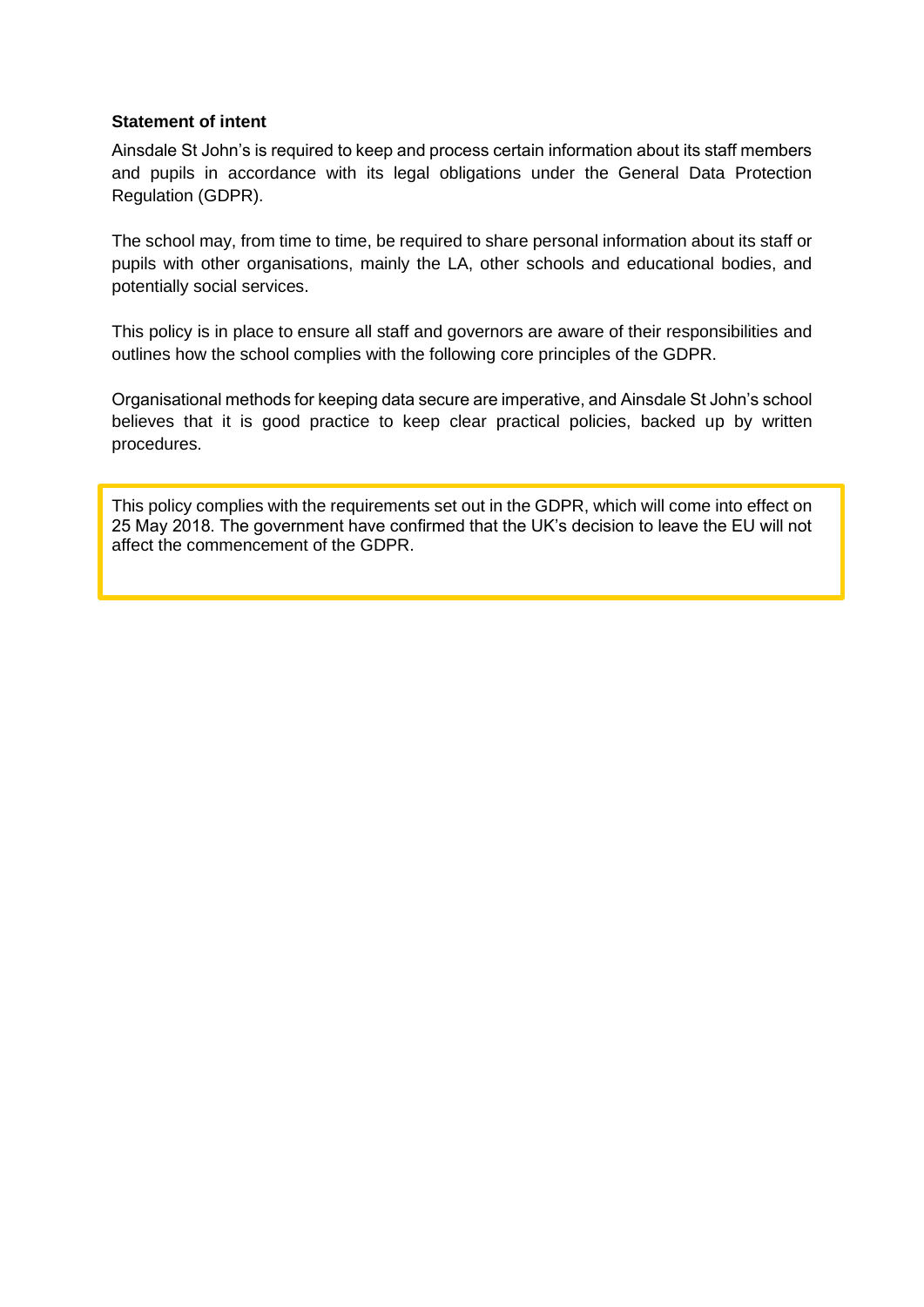# **1. Legal framework**

- 1.1. This policy has due regard to legislation, including, but not limited to the following: The General Data Protection Regulation (GDPR) The Freedom of Information Act 2000 The Education (Pupil Information) (England) Regulations 2005 (as amended in 2016) The Freedom of Information and Data Protection (Appropriate Limit and Fees) Regulations 2004 The School Standards and Framework Act 1998
- 1.2. This policy will also have regard to the following guidance: Information Commissioner's Office (2017) 'Overview of the General Data Protection Regulation (GDPR)' Information Commissioner's Office (2017) 'Preparing for the General Data Protection Regulation (GDPR) 12 steps to take now'
- 1.3. This policy will be implemented in conjunction with the following other school policies: IT Acceptable Use Policy Freedom of Information Policy

# **2. Applicable data**

- 2.1. For the purpose of this policy, personal data refers to information that relates to an identifiable, living individual, including information such as an online identifier, such as an IP address. The GDPR applies to both automated personal data and to manual filing systems, where personal data is accessible according to specific criteria, as well as to chronologically ordered data and pseudonymised data, e.g. key-coded.
- 2.2. Sensitive personal data is referred to in the GDPR as 'special categories of personal data', which are broadly the same as those in the Data Protection Act (DPA) 1998. These specifically include the processing of genetic data, biometric data and data concerning health matters.

# **3. Principles**

3.1. In accordance with the requirements outlined in the GDPR, personal data will be: Processed lawfully, fairly and in a transparent manner in relation to individuals. Collected for specified, explicit and legitimate purposes and not further processed in a manner that is incompatible with those purposes; further processing for archiving purposes in the public interest, scientific or historical research purposes or statistical purposes shall not be considered to be incompatible with the initial purposes. Adequate, relevant and limited to what is necessary in relation to the purposes for which they are processed.

Accurate and, where necessary, kept up-to-date; every reasonable step must be taken to ensure that personal data that are inaccurate, having regard to the purposes for which they are processed, are erased or rectified without delay.

Kept in a form which permits identification of data subjects for no longer than is necessary for the purposes for which the personal data are processed; personal data may be stored for longer periods, insofar as the personal data will be processed solely for archiving purposes in the public interest, scientific or historical research purposes or statistical purposes, subject to implementation of the appropriate technical and organisational measures required by the GDPR in order to safeguard the rights and freedoms of individuals.

Processed in a manner that ensures appropriate security of the personal data, including protection against unauthorised or unlawful processing and against accidental loss, destruction or damage, using appropriate technical or organisational measures.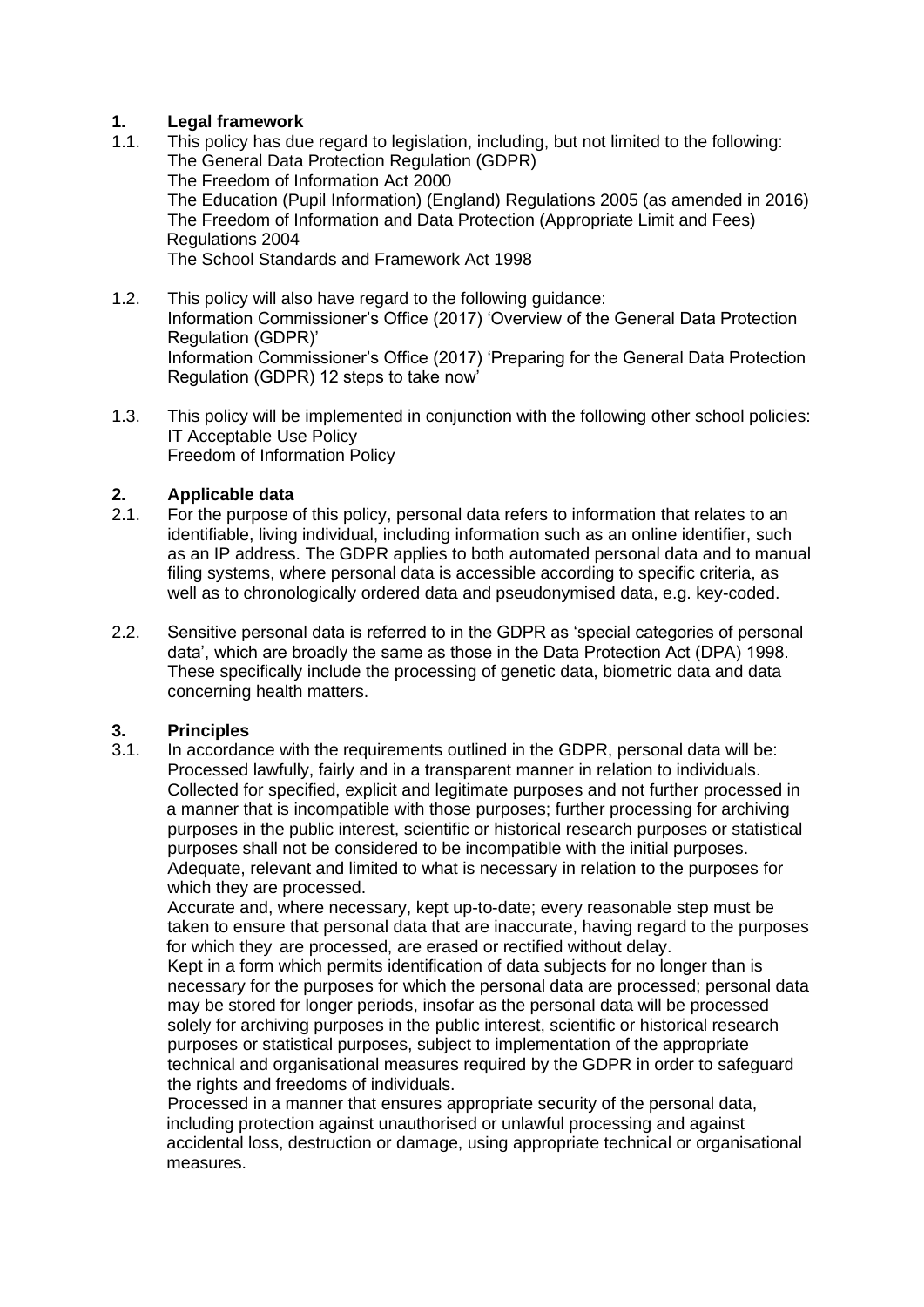3.2. The GDPR also requires that "the controller shall be responsible for, and able to demonstrate, compliance with the principles".

# **4. Accountability**

- 4.1. Ainsdale St John's school will implement appropriate technical and organisational measures to demonstrate that data is processed in line with the principles set out in the GDPR.
- 4.2. The school will provide comprehensive, clear and transparent privacy policies.
- 4.3. Records of activities relating to higher risk processing will be maintained, such as the processing of special categories data or that in relation to criminal convictions and offences.
- 4.4. Internal records of processing activities will include the following: Name and details of the organisation Purpose(s) of the processing Description of the categories of individuals and personal data Retention schedules Categories of recipients of personal data Description of technical and organisational security measures Details of transfers to third countries, including documentation of the transfer mechanism safeguards in place
- 4.5. The school will implement measures that meet the principles of data protection by design and data protection by default, such as: Data minimisation. Anonymisation Transparency. Allowing individuals to monitor processing. Continuously creating and improving security features.
- 4.6. Data protection impact assessments will be used, where appropriate.

# **5. Data protection officer (DPO)**

- 5.1. A DPO will be appointed in order to: Act as the point of contact for data subjects, e.g. pupils, parents and staff, and supervisory authorities like the ICO (Information Commissioner's Office) Inform and advise the school and its employees about their obligations to comply with the GDPR and other data protection laws. Monitor the school's compliance with the GDPR and other laws, including managing internal data protection activities, advising on data protection impact assessments, conducting internal audits, and providing the required training to staff members.
- 5.2. The role of DPO has been taken on by a governor in the school and there is not a conflict of interest.
- 5.3. The DPO has the professional experience and knowledge of data protection law.
- 5.4. The DPO will report to the highest level of management at the school, which is the Headteacher.
- 5.5. The DPO will operate independently and will not be penalised for performing their task.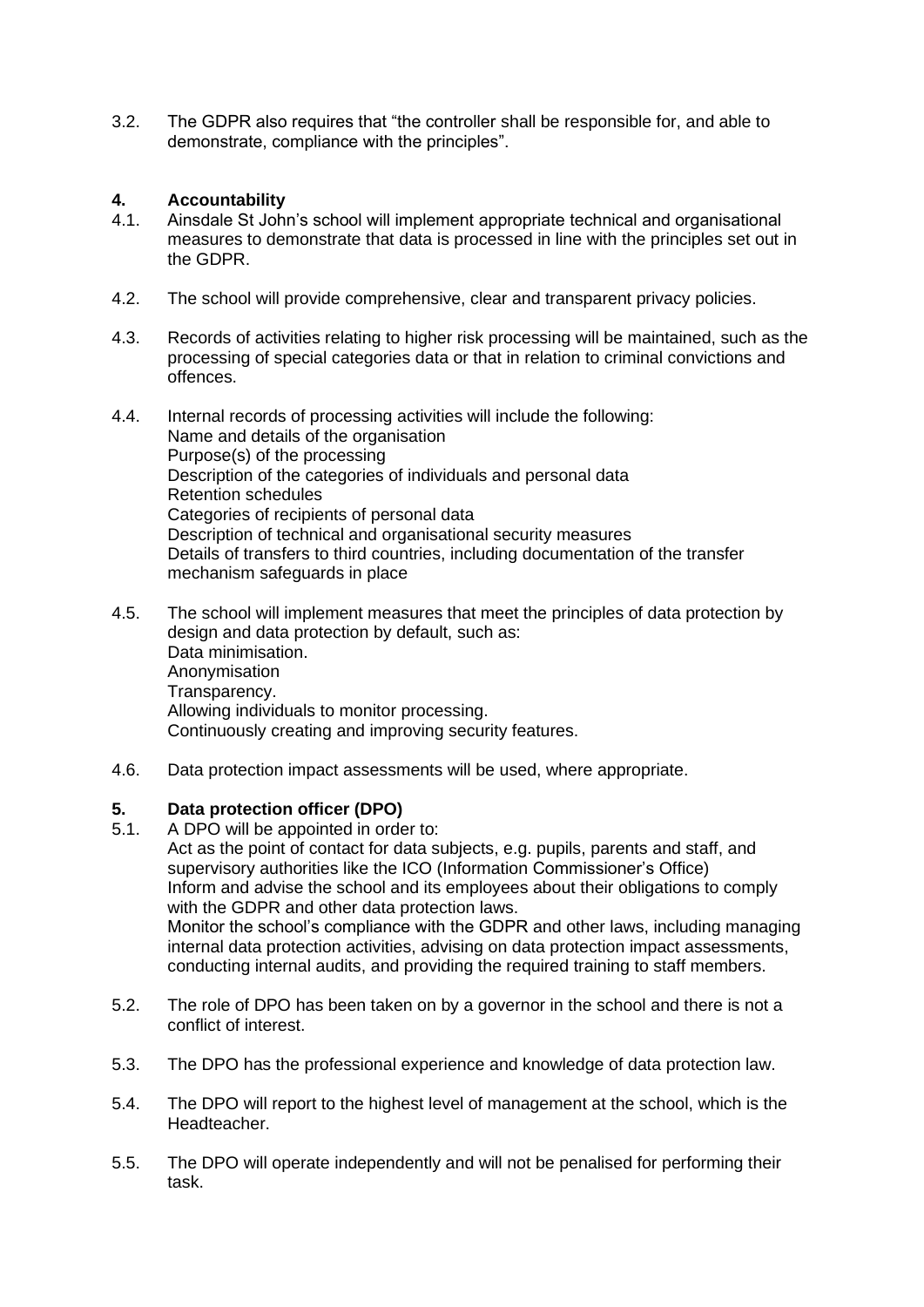5.6. Sufficient resources will be provided to the DPO to enable them to meet their GDPR obligations.

# **6. Lawful processing**

- 6.1. The legal basis for processing data will be identified and documented prior to data being processed.
- 6.2. Under the GDPR, data will be lawfully processed under the following conditions: The consent of the data subject has been obtained. Processing is necessary for:
	- Compliance with a legal obligation.
	- The performance of a task carried out in the public interest or in the exercise of official authority vested in the controller.
	- For the performance of a contract with the data subject or to take steps to enter into a contract.
	- Protecting the vital interests of a data subject or another person.
	- For the purposes of legitimate interests pursued by the controller or a third party, except where such interests are overridden by the interests, rights or freedoms of the data subject.
- 6.3. Sensitive data will only be processed under the following conditions: Explicit consent of the data subject, unless reliance on consent is prohibited by EU or Member State law. Processing relates to personal data manifestly made public by the data subject. Processing is necessary for:
	- Carrying out obligations under employment, social security or social protection law, or a collective agreement.
	- Protecting the vital interests of a data subject or another individual where the data subject is physically or legally incapable of giving consent.
	- The establishment, exercise or defence of legal claims or where courts are acting in their judicial capacity.
	- Reasons of substantial public interest on the basis of Union or Member State law which is proportionate to the aim pursued and which contains appropriate safeguards.
	- The purposes of preventative or occupational medicine, for assessing the working capacity of the employee, medical diagnosis, the provision of health or social care or treatment or management of health or social care systems and services on the basis of Union or Member State law or a contract with a health professional.
	- Reasons of public interest in the area of public health, such as protecting against serious cross-border threats to health or ensuring high standards of healthcare and of medicinal products or medical devices.
	- Archiving purposes in the public interest, or scientific and historical research purposes or statistical purposes in accordance with Article 89(1).

# **7. Consent**

7.1. Consent must be a positive indication. It cannot be inferred from silence, inactivity or pre-ticked boxes.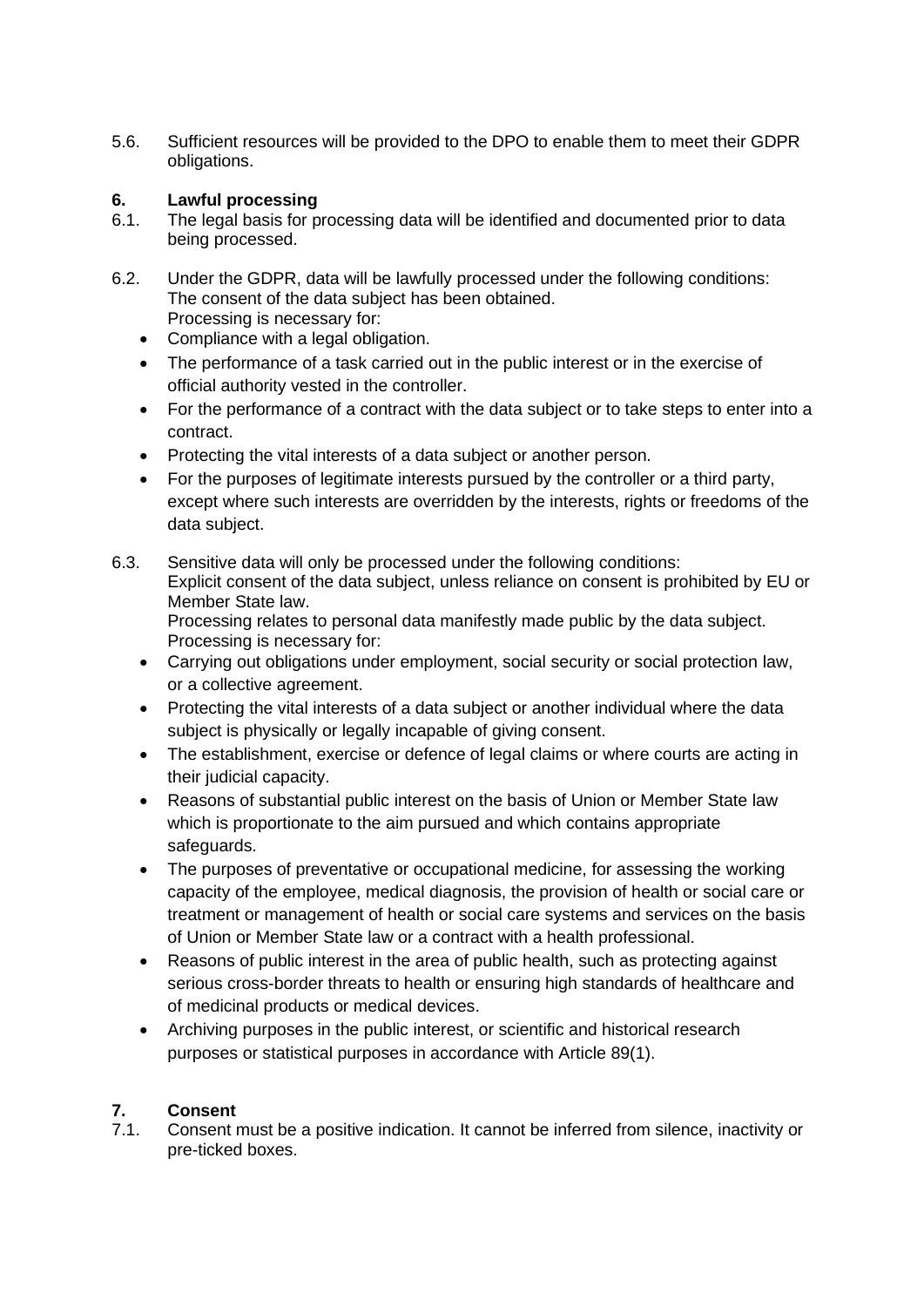- 7.2. Consent will only be accepted where it is freely given, specific, informed and an unambiguous indication of the individual's wishes.
- 7.3. Where consent is given, a record will be kept documenting how and when consent was given.
- 7.4. The school ensures that consent mechanisms meet the standards of the GDPR. Where the standard of consent cannot be met, an alternative legal basis for processing the data must be found, or the processing must cease.
- 7.5. Consent accepted under the DPA will be reviewed to ensure it meets the standards of the GDPR; however, acceptable consent obtained under the DPA will not be reobtained.
- 7.6. Consent can be withdrawn by the individual at any time.
- 7.7. The consent of parents will be sought prior to the processing of a child's data, except where the processing is related to preventative or counselling services offered directly to a child.

# **8. The right to be informed**

- 8.1. The privacy notice supplied to individuals in regards to the processing of their personal data will be written in clear, plain language which is concise, transparent, easily accessible and free of charge.
- 8.2. If services are offered directly to a child, the school will ensure that the privacy notice is written in a clear, plain manner that the child will understand.
- 8.3. In relation to data obtained both directly from the data subject and not obtained directly from the data subject, the following information will be supplied within the privacy notice:
	- The identity and contact details of the controller, and where applicable, the controller's representative and the DPO.
	- The purpose of, and the legal basis for, processing the data.
	- The legitimate interests of the controller or third party.
	- Any recipient or categories of recipients of the personal data.
	- Details of transfers to third countries and the safeguards in place.
	- The retention period of criteria used to determine the retention period.
	- The existence of the data subject's rights, including the right to:
	- Withdraw consent at any time.
	- Lodge a complaint with a supervisory authority.
	- The existence of automated decision making, including profiling, how decisions are made, the significance of the process and the consequences.
- 8.4. Where data is obtained directly from the data subject, information regarding whether the provision of personal data is part of a statutory or contractual requirement and the details of the categories of personal data, as well as any possible consequences of failing to provide the personal data, will be provided.
- 8.5. Where data is not obtained directly from the data subject, information regarding the source the personal data originates from and whether it came from publicly accessible sources, will be provided.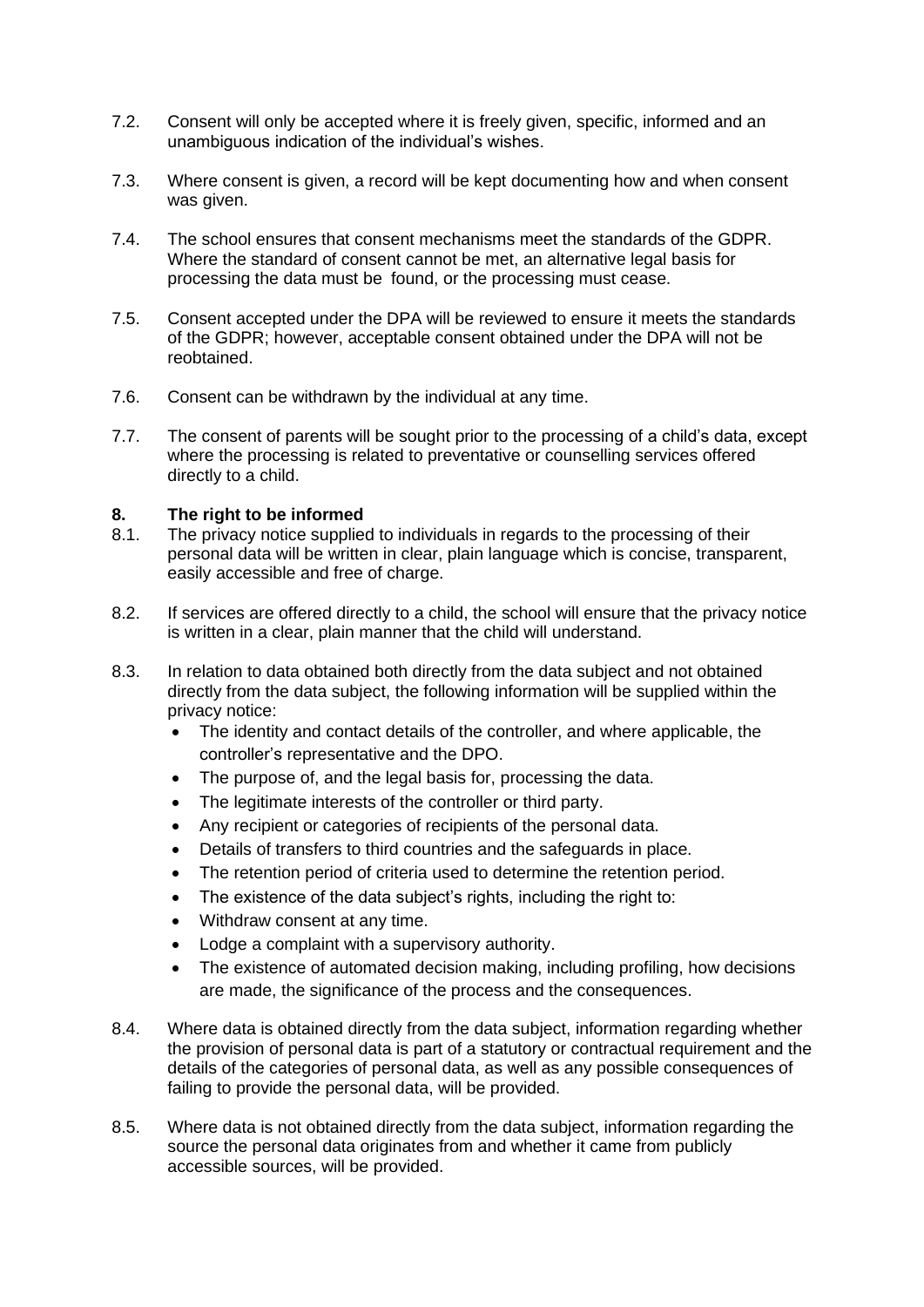- 8.6. For data obtained directly from the data subject, this information will be supplied at the time the data is obtained.
- 8.7. In relation to data that is not obtained directly from the data subject, this information will be supplied:
	- Within one month of having obtained the data.
	- If disclosure to another recipient is envisaged, at the latest, before the data are disclosed.
	- If the data are used to communicate with the individual, at the latest, when the first communication takes place.

# **9. The right of access**

- Individuals have the right to obtain confirmation that their data is being processed.
- 9.2. Individuals have the right to submit a subject access request (SAR) to gain access to their personal data in order to verify the lawfulness of the processing.
- 9.3. The school will verify the identity of the person making the request before any information is supplied.
- 9.4. A copy of the information will be supplied to the individual free of charge; however, the school may impose a 'reasonable fee' to comply with requests for further copies of the same information.
- 9.5. Where a SAR has been made electronically, the information will be provided in a commonly used electronic format.
- 9.6. Where a request is manifestly unfounded, excessive or repetitive, a reasonable fee will be charged.
- 9.7. All fees will be based on the administrative cost of providing the information.
- 9.8. All requests will be responded to without delay and at the latest, within one month of receipt.
- 9.9. In the event of numerous or complex requests, the period of compliance will be extended by a further two months. The individual will be informed of this extension, and will receive an explanation of why the extension is necessary, within one month of the receipt of the request.
- 9.10. Where a request is manifestly unfounded or excessive, the school holds the right to refuse to respond to the request. The individual will be informed of this decision and the reasoning behind it, as well as their right to complain to the supervisory authority and to a judicial remedy, within one month of the refusal.
- 9.11. In the event that a large quantity of information is being processed about an individual, the school will ask the individual to specify the information the request is in relation to.

#### **10. The right to rectification**

10.1. Individuals are entitled to have any inaccurate or incomplete personal data rectified.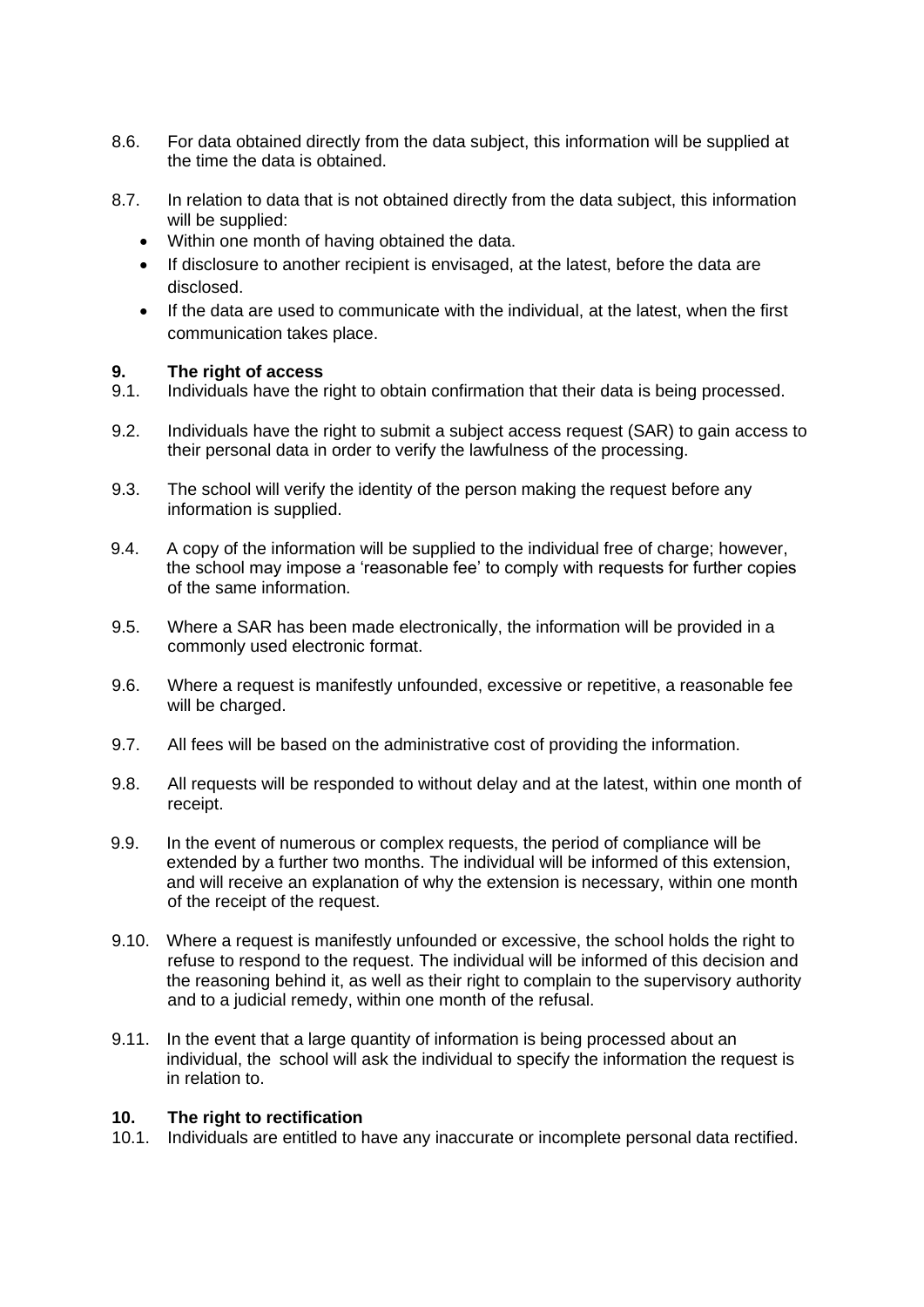- 10.2. Where the personal data in question has been disclosed to third parties, the school will inform them of the rectification where possible.
- 10.3. Where appropriate, the school will inform the individual about the third parties that the data has been disclosed to.
- 10.4. Requests for rectification will be responded to within one month; this will be extended by two months where the request for rectification is complex.
- 10.5. Where no action is being taken in response to a request for rectification, the school will explain the reason for this to the individual and will inform them of their right to complain to the supervisory authority and to a judicial remedy.

#### **11. The right to erasure**

- 11.1. Individuals hold the right to request the deletion or removal of personal data where there is no compelling reason for its continued processing.
- 11.2. Individuals have the right to erasure in the following circumstances:
	- Where the personal data is no longer necessary in relation to the purpose for which it was originally collected/processed
	- When the individual withdraws their consent
	- When the individual objects to the processing and there is no overriding legitimate interest for continuing the processing
	- The personal data was unlawfully processed
	- The personal data is required to be erased in order to comply with a legal obligation
	- The personal data is processed in relation to the offer of information society services to a child
- 11.3. The school has the right to refuse a request for erasure where the personal data is being processed for the following reasons:
	- To exercise the right of freedom of expression and information
	- To comply with a legal obligation for the performance of a public interest task or exercise of official authority
	- For public health purposes in the public interest
	- For archiving purposes in the public interest, scientific research, historical research or statistical purposes
	- The exercise or defence of legal claims
- 11.4. As a child may not fully understand the risks involved in the processing of data when consent is obtained, special attention will be given to existing situations where a child has given consent to processing and they later request erasure of the data, regardless of age at the time of the request.
- 11.5. Where personal data has been disclosed to third parties, they will be informed about the erasure of the personal data, unless it is impossible or involves disproportionate effort to do so.
- 11.6. Where personal data has been made public within an online environment, the school will inform other organisations who process the personal data to erase links to and copies of the personal data in question.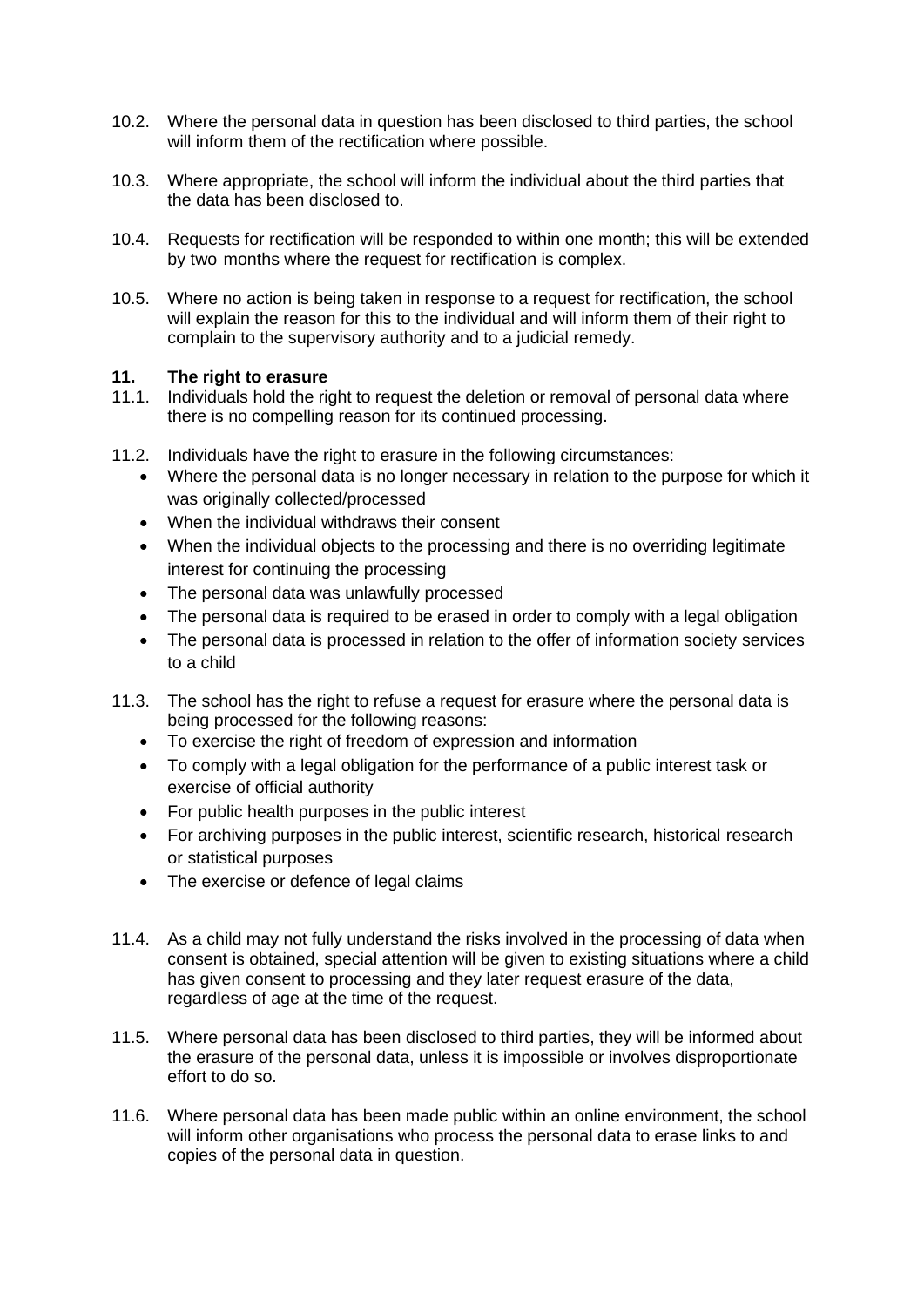# **12. The right to restrict processing**

- 12.1. Individuals have the right to block or suppress the school's processing of personal data.
- 12.2. In the event that processing is restricted, the school will store the personal data, but not further process it, guaranteeing that just enough information about the individual has been retained to ensure that the restriction is respected in future.
- 12.3. The school will restrict the processing of personal data in the following circumstances:
	- Where an individual contests the accuracy of the personal data, processing will be restricted until the school has verified the accuracy of the data
	- Where an individual has objected to the processing and the school is considering whether their legitimate grounds override those of the individual
	- Where processing is unlawful and the individual opposes erasure and requests restriction instead
	- Where the school no longer needs the personal data but the individual requires the data to establish, exercise or defend a legal claim
- 12.4. If the personal data in question has been disclosed to third parties, the school will inform them about the restriction on the processing of the personal data, unless it is impossible or involves disproportionate effort to do so.
- 12.5. The school will inform individuals when a restriction on processing has been lifted.

# **13. The right to data portability**

- 13.1. Individuals have the right to obtain and reuse their personal data for their own purposes across different services.
- 13.2. Personal data can be easily moved, copied or transferred from one IT environment to another in a safe and secure manner, without hindrance to usability.
- 13.3. The right to data portability only applies in the following cases:
	- To personal data that an individual has provided to a controller
	- Where the processing is based on the individual's consent or for the performance of a contract
	- When processing is carried out by automated means
- 13.4. Personal data will be provided in a structured, commonly used and machine-readable form.
- 13.5. The school will provide the information free of charge.
- 13.6. Where feasible, data will be transmitted directly to another organisation at the request of the individual.
- 13.7. Ainsdale St. John's is not required to adopt or maintain processing systems which are technically compatible with other organisations.
- 13.8. In the event that the personal data concerns more than one individual, the school will consider whether providing the information would prejudice the rights of any other individual.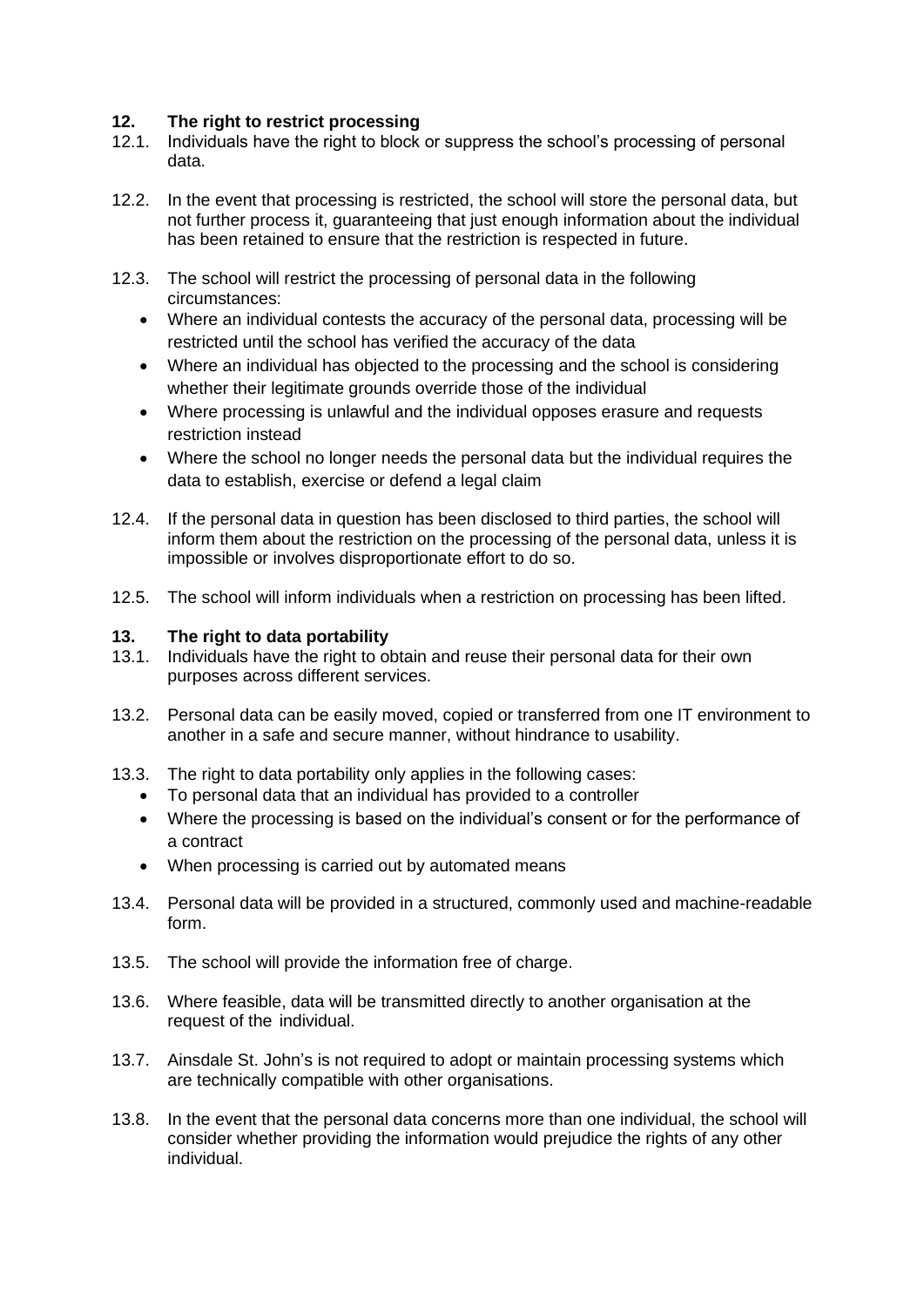- 13.9. The school will respond to any requests for portability within one month.
- 13.10. Where the request is complex, or a number of requests have been received, the timeframe can be extended by two months, ensuring that the individual is informed of the extension and the reasoning behind it within one month of the receipt of the request.
- 13.11. Where no action is being taken in response to a request, the school will, without delay and at the latest within one month, explain to the individual the reason for this and will inform them of their right to complain to the supervisory authority and to a judicial remedy.

# **14. The right to object**

- 14.1. The school will inform individuals of their right to object at the first point of communication, and this information will be outlined in the privacy notice and explicitly brought to the attention of the data subject, ensuring that it is presented clearly and separately from any other information.
- 14.2. Individuals have the right to object to the following:
	- Processing based on legitimate interests or the performance of a task in the public interest
	- Direct marketing
	- Processing for purposes of scientific or historical research and statistics.
- 14.3. Where personal data is processed for the performance of a legal task or legitimate interests:
	- An individual's grounds for objecting must relate to his or her particular situation.
	- The school will stop processing the individual's personal data unless the processing is for the establishment, exercise or defence of legal claims, or, where the school can demonstrate compelling legitimate grounds for the processing, which override the I interests, rights and freedoms of the individual.
- 14.4. Where personal data is processed for direct marketing purposes:
	- The school will stop processing personal data for direct marketing purposes as soon as an objection is received.
	- The school cannot refuse an individual's objection regarding data that is being processed for direct marketing purposes.
- 14.5. Where personal data is processed for research purposes:
	- The individual must have grounds relating to their particular situation in order to exercise their right to object.
	- Where the processing of personal data is necessary for the performance of a public interest task, the school is not required to comply with an objection to the processing of the data.
- 14.6. Where the processing activity is outlined above, but is carried out online, the school will offer a method for individuals to object online.

# **15. Privacy by design and privacy impact assessments**

15.1. The school will act in accordance with the GDPR by adopting a privacy by design approach and implementing technical and organisational measures which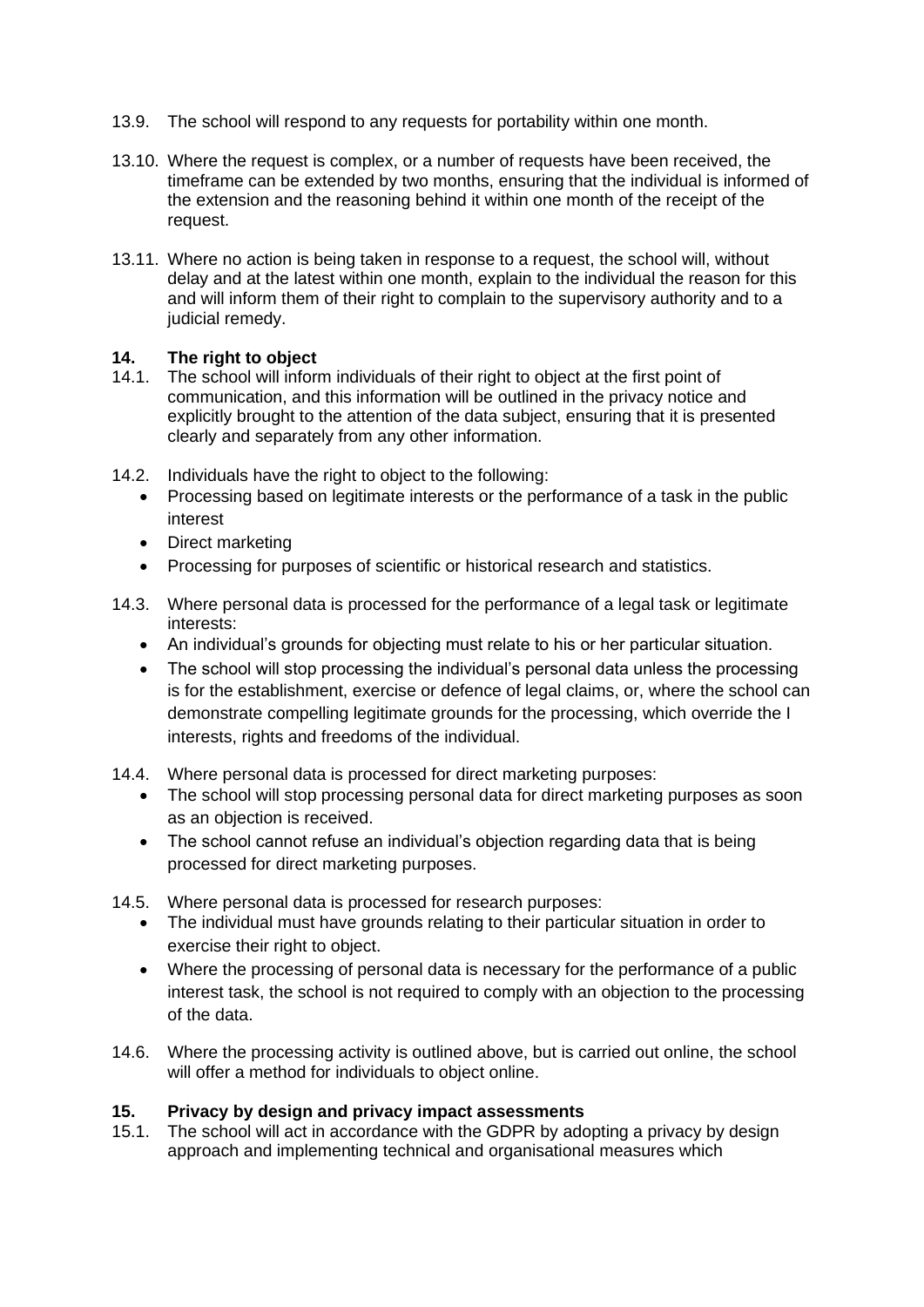demonstrate how the school has considered and integrated data protection into processing activities.

- 15.2. Data protection impact assessments (DPIAs) will be used to identify the most effective method of complying with the school's data protection obligations and meeting individuals' expectations of privacy.
- 15.3. DPIAs will allow the school to identify and resolve problems at an early stage, thus reducing associated costs and preventing damage from being caused to the reputation of Ainsdale St. John's, which might otherwise occur.
- 15.4. A DPIA will be used when using new technologies or when the processing is likely to result in a high risk to the rights and freedoms of individuals.
- 15.5. A DPIA will be used for more than one project, where necessary.
- 15.6. High risk processing includes, but is not limited to, the following:
	- Systematic and extensive processing activities, such as profiling
	- Large scale processing of special categories of data or personal data which is in relation to criminal convictions or offences
- 15.7. The school will ensure that all DPIAs include the following information:
	- A description of the processing operations and the purposes
	- An assessment of the necessity and proportionality of the processing in relation to the purpose
	- An outline of the risks to individuals
	- The measures implemented in order to address risk
- 15.8. Where a DPIA indicates high risk data processing, the school will consult the ICO to seek its opinion as to whether the processing operation complies with the GDPR.

#### **16. Data breaches**

- 16.1. The term 'personal data breach' refers to a breach of security which has led to the destruction, loss, alteration, unauthorised disclosure of, or access to, personal data.
- 16.2. The Headteacher will ensure that all staff members are made aware of, and understand, what constitutes as a data breach as part of their continuous development training.
- 16.3. Where a breach is likely to result in a risk to the rights and freedoms of individuals, the relevant supervisory authority will be informed.
- 16.4. All notifiable breaches will be reported to the relevant supervisory authority within 72 hours of the school becoming aware of it.
- 16.5. The risk of the breach having a detrimental effect on the individual, and the need to notify the relevant supervisory authority, will be assessed on a case-by-case basis.
- 16.6. In the event that a breach is likely to result in a high risk to the rights and freedoms of an individual, the school will notify those concerned directly.
- 16.7. A 'high risk' breach means that the threshold for notifying the individual is higher than that for notifying the relevant supervisory authority.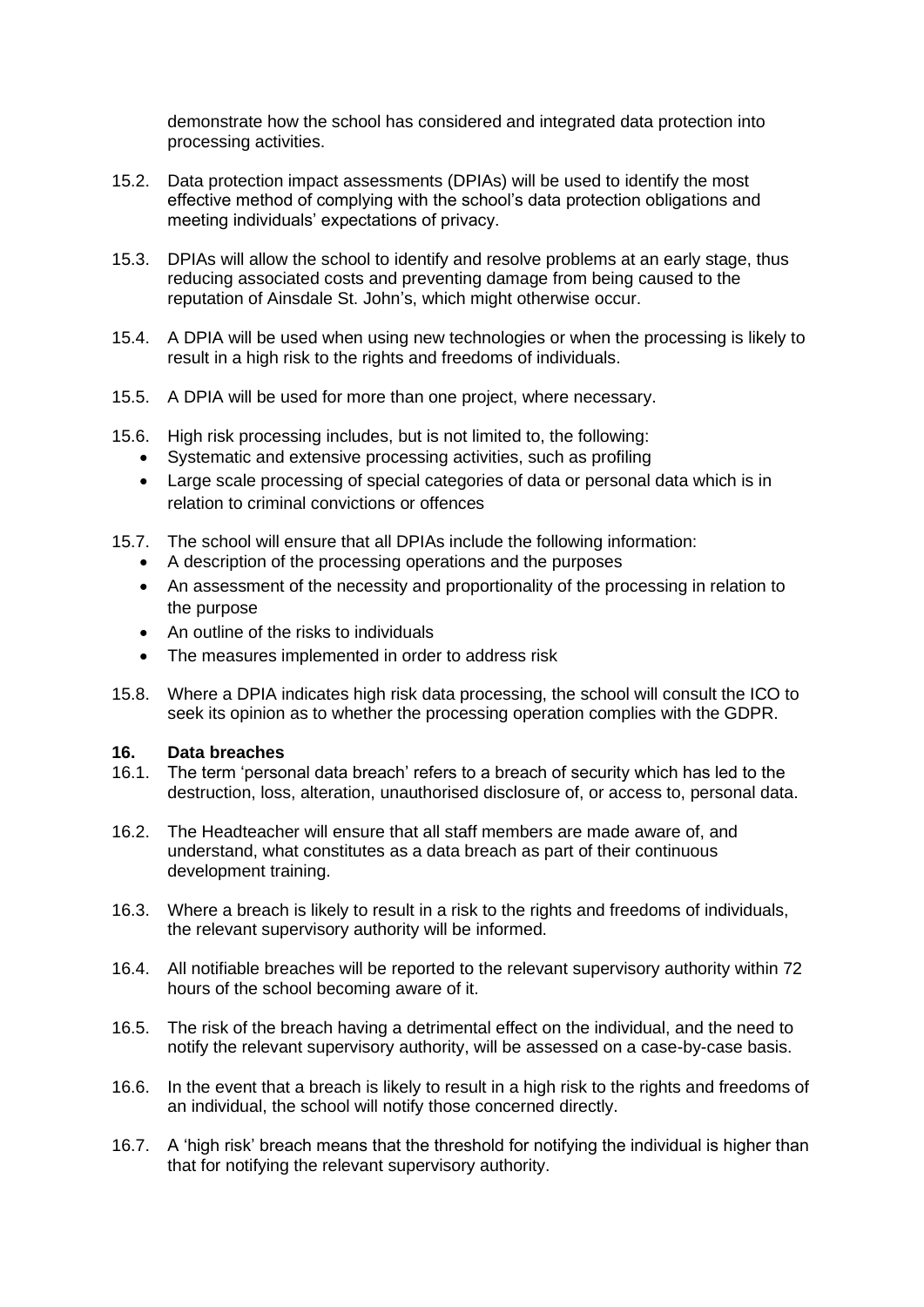- 16.8. In the event that a breach is sufficiently serious, the public will be notified without undue delay.
- 16.9. Effective and robust breach detection, investigation and internal reporting procedures are in place at the school, which facilitate decision-making in relation to whether the relevant supervisory authority or the public need to be notified.
- 16.10. Within a breach notification, the following information will be outlined:
	- The nature of the personal data breach, including the categories and approximate number of individuals and records concerned
	- The name and contact details of the DPO
	- An explanation of the likely consequences of the personal data breach
	- A description of the proposed measures to be taken to deal with the personal data breach
	- Where appropriate, a description of the measures taken to mitigate any possible adverse effects
- 16.11. Failure to report a breach when required to do so will result in a fine, as well as a fine for the breach itself.

# **17. Data security**

- 17.1. Confidential paper records will be kept in a locked filing cabinet, drawer or safe, with restricted access.
- 17.2. Confidential paper records will not be left unattended or in clear view anywhere with general access.
- 17.3. Digital data is coded, encrypted or password-protected, both on a local hard drive and on a network drive that is regularly backed up off-site.
- 17.4. Where data is saved on removable storage or a portable device, the device will be kept in a locked filing cabinet, drawer or safe when not in use.
- 17.5. Memory sticks will not be used to hold personal information unless they are password-protected or fully encrypted.
- 17.6. All electronic devices are password-protected to protect the information on the device in case of theft.
- 17.7. Where possible, the school enables electronic devices to allow the remote blocking or deletion of data in case of theft.
- 17.8. Staff and governors will not use their personal laptops or computers for school purposes without prior consent from the Data Controller and for agreed purposes.
- 17.9. All necessary members of staff are provided with their own secure login and password.
- 17.10. Emails containing sensitive or confidential information are password-protected if there are unsecure servers between the sender and the recipient.
- 17.11. Where personal information that could be considered private or confidential is taken off the premises, either in electronic or paper format, staff will take extra care to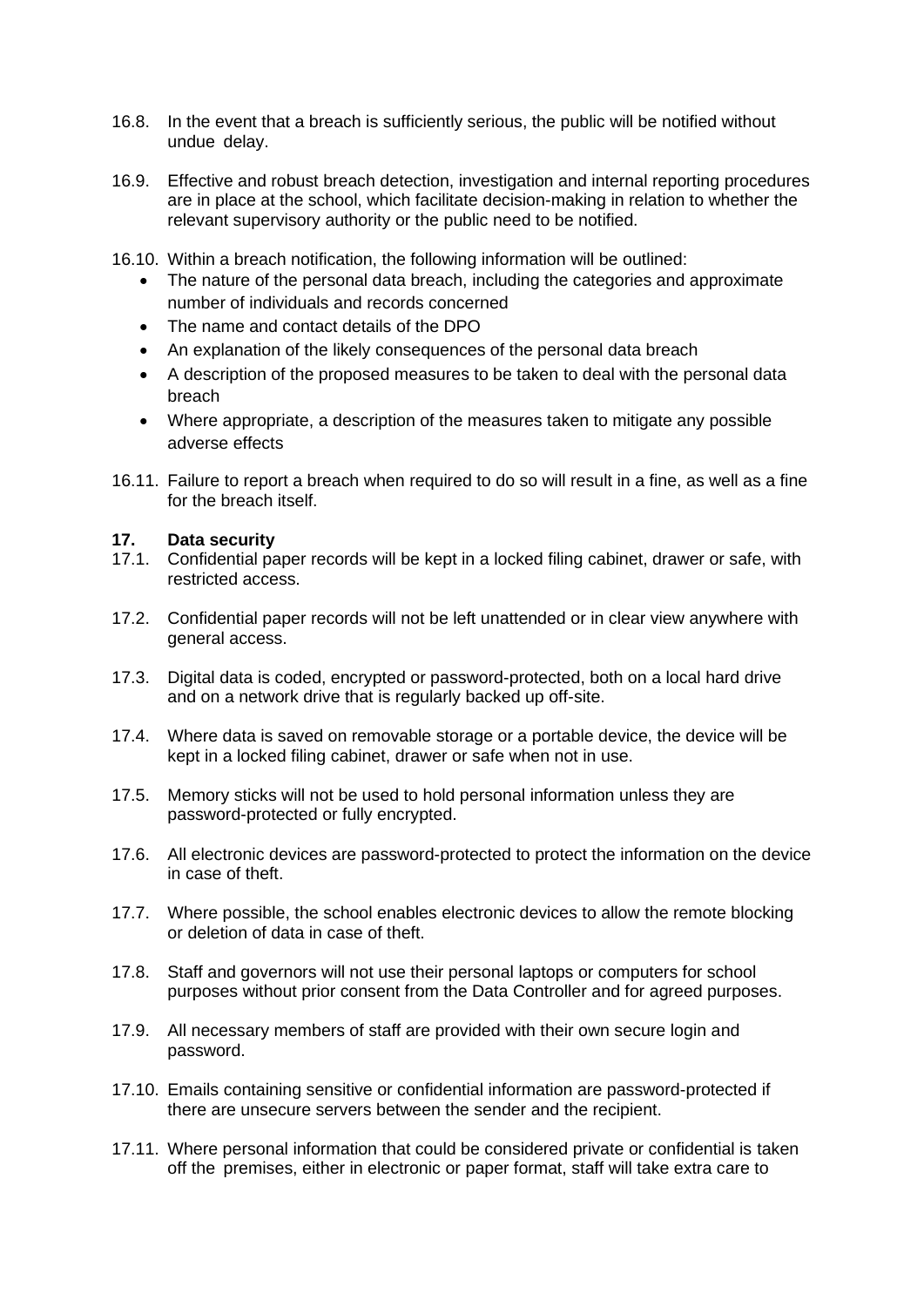follow the same procedures for security, e.g. keeping devices under lock and key. The person taking the information from the school premises accepts full responsibility for the security of the data.

- 17.12. Before sharing data, all staff members will ensure:
	- They are allowed to share it.
	- That adequate security is in place to protect it.
	- Who will receive the data has been outlined in a privacy notice.
- 17.13. Under no circumstances are visitors allowed access to confidential or personal information. Visitors to areas of the school containing sensitive information are supervised at all times.
- 17.14. The physical security of the school's buildings and storage systems, and access to them, is reviewed on a termly basis. If an increased risk in vandalism/burglary/theft is identified, extra measures to secure data storage will be put in place.
- 17.15 All confidential information should be scanned to secure folders. Scanning of confidential information such as Sen or health information, financial information should be completed by the member of staff responsible for that area and kept in secure folders on their school computers.
- 17.16 When sending emails we have a system in a few steps: A simple CATS check be done before sending any emails. Check Content, Attachment, Title, Send List.
- 17.17. Ainsdale St. John's takes its duties under the GDPR seriously and any unauthorised disclosure may result in disciplinary action.

#### **18. Publication of information**

- 18.1. Ainsdale St John's publishes a publication scheme on its website outlining classes of information that will be made routinely available, including: Policies and procedures Annual reports Financial information
- 18.2. Classes of information specified in the publication scheme are made available quickly and easily on request.
- 18.3. Ainsdale St. Johns will not publish any personal information, including photos, on its website without the permission of the affected individual.
- 18.4. When uploading information to the school website, staff are considerate of any metadata or deletions which could be accessed in documents and images on the site.

#### **19. Photography**

- 19.1. The school understands that recording images of identifiable individuals constitutes as processing personal information, so it is done in line with data protection principles.
- 19.2. The school notifies all pupils, staff and visitors of the purpose for collecting images via notice boards, letters and email.